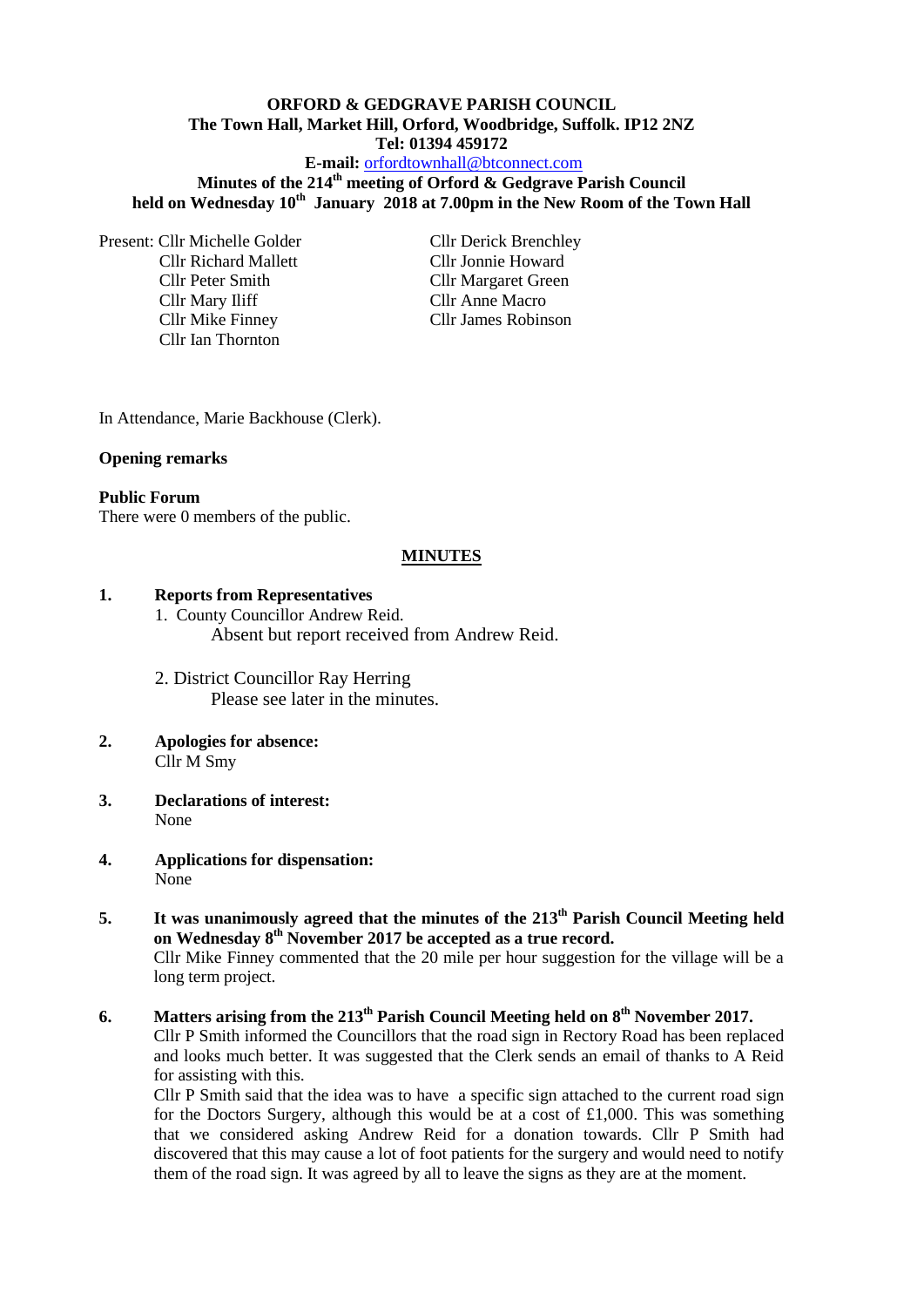## **7. Finance**

**7.1** The Council received, noted and approved the cheques and balances from 1<sup>st</sup> November  $-31<sup>st</sup>$  December 2017.

**7.2** The Council received, noted and approved the quarterly accounts from October – December 2017.

The Clerk was asked to see if the donation to the church had been sent.

Cllr I Thornton asked what the legal expenses on the accounts were for.

The Clerk asked the Treasurer what the legal expenses were for and she has informed her that the costs were for a land registry report and for the valuation fee for Figg's Shelter and the Bus Shelter, both of which are Parish council assets.

Cllr M Golder asked if we had received an invoice from Suffolk Coastal Norse for the mole control.

#### **Clerk to contact Suffolk Coastal Norse re invoice.**

## **8. Planning**

## **DC/17/5233/FUL – Black Cottage, Quay Street, Orford**

This was a request for a single storey rear extension with balcony. Cllr J Howard said that the property overlooks the river; it is extending the house; this may be tricky for a builder because of the access. There may be a skip in Quay Street.

The Parish Council had no objections to this proposal. It was agreed to add to the reply that the skip in Quay Street should be kept to a minimum and emptied when full. They should also ensure that the correct permission has been sort to place a skip in the road.

## **DC/17/5345/FUL – Walnut Tree cottage, Castle Green, Orford**

This was a request for the demolition of an existing garage, the rebuilding of accommodation ancillary to the main dwelling comprising home office and service corridor extension.

Cllr J Howard said that this is in sight of the Castle. The plans are very informative and some additional pieces of information had been requested from the Planning Officer. Lots of additions have been made to the property over the past few years and the proposed additions will be more visually acceptable.

The Parish Council had no objections to this proposal but would ask that the skip be placed on the drive not on the road.

# **Other notifications**

## **9. Parish Council Business:-**

## **(1) Policies – Financial Regulations, Grants Policy, Publication Scheme and Financial Risk Assessment.**

Cllr M Finney proposed that we adopt these policies; this was seconded by Cllr J Robinson and agreed by all.

#### **(2) Dates of this year's meetings.**

Cllr M Golder said that a list for the years dates were included in the packs. Could everyone note that the Annual Parish Meeting is on the  $16<sup>th</sup>$  May 2018 after the NOTT meeting.

## **(3) Thank you**

Cllr M Golder thanked Cllr M Green for her assistance with the Afternoon Tea. This was a successful afternoon, as was the Carol Service around the tree. Some letters and cards have been received in the office thanking us for those events.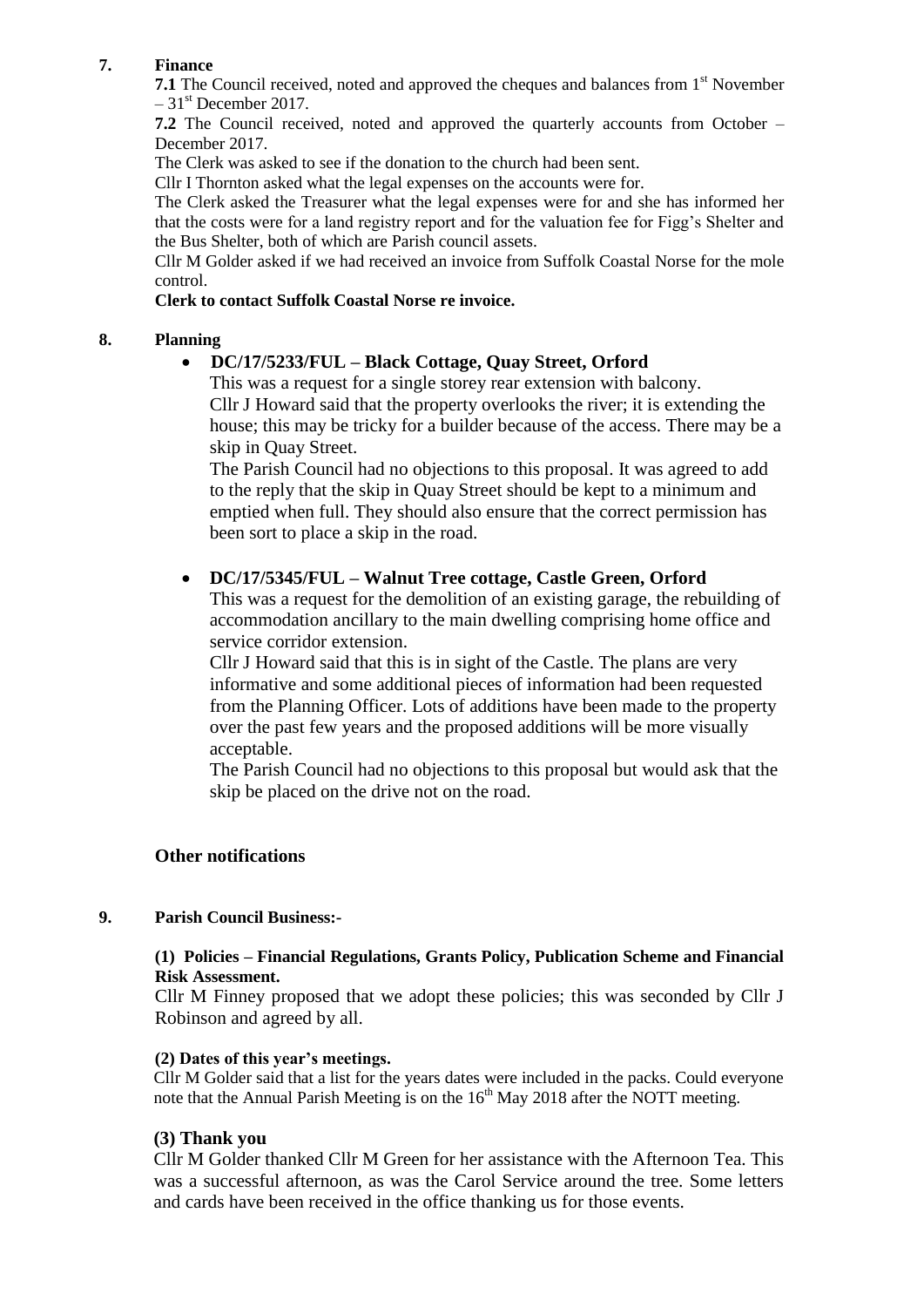## **(4) Defibrillator battery cost**

Cllr P Smith said that an electrical surge had caused the battery to fail on the defibrillator. Cardiac Science had been notified, who suggested that a new battery was needed. The cost for this was £270. This battery is guaranteed for at least 4/5 years.

The Clerk spoke to the Treasurer who has agreed that the Parish Council has enough money in the Defibrillator Service budget and the Sundries budget to pay for this.

The payment was agreed by all the Councillors.

# **(5) Fish & Chip Tender & Ice Cream Tender**

Cllr M Golder said that it was the time to send out tenders for the Fish & Chip site and the Ice Cream sites. The details for payments have been changed to four equal instalments.

Cllr I Thornton suggested that we also include in the contracts, the amount of signs permitted. It was agreed by all to allow up to 4 signs of the A-board size.

The Clerk was asked to contact Guy Marshall concerning the Church advertising boards.

# **10. Correspondence**

# **LT Contractors**

The Clerk reported that she had received a visit from Nick Jones to ask if it would be possible to place a skip on the village green in Broad Street at the bottom of Crown Lane. This would be enclosed by a fence and not used for any other purpose than to hold a skip. Any deliveries will be removed from a lorry and taken directly to the site by a small fork lift.

It was agreed by all to allow the skip on the village green providing any damage incurred would be put right at the end.

**Clerk to contact LTC and inform them of the decision also request a written letter confirming the agreement to replace any damage.**

# **Community Action Suffolk – Good Neighbour Scheme.**

Cllr I Thornton informed the Councillors that there is a similar scheme at the Doctors Surgery and suggested that we pass this information onto them. **Clerk to forward the email to the Doctors surgery.**

# **Mrs West – Use of recreation ground request**

The Clerk had a visit in the office from Mrs West regarding the recreation ground. Mrs West asked if she could place a bucking bronco and an inflatable on the recreation ground on the  $16<sup>th</sup>$  June for a birthday party. The Councillors agreed to this as long as any damage would be put right and also the equipment would not be left unsupervised. **Clerk to contact Mrs West**

# **1.2 Ray Herring**

R Herring informed the Councillors that there would be a budgeted increase of 3% in Council Tax for rural areas. The SCDC has received, in the past, a grant for £6 million from the government but this now has been reduced to £1.7 million.

The brown bin will now incur a charge of £43 per year. This will be an opt in scheme, and you will have the option to have a larger bin. This will be a fortnightly collection.

Cllr I Thornton asked if this will add to the issue of fly tipping.